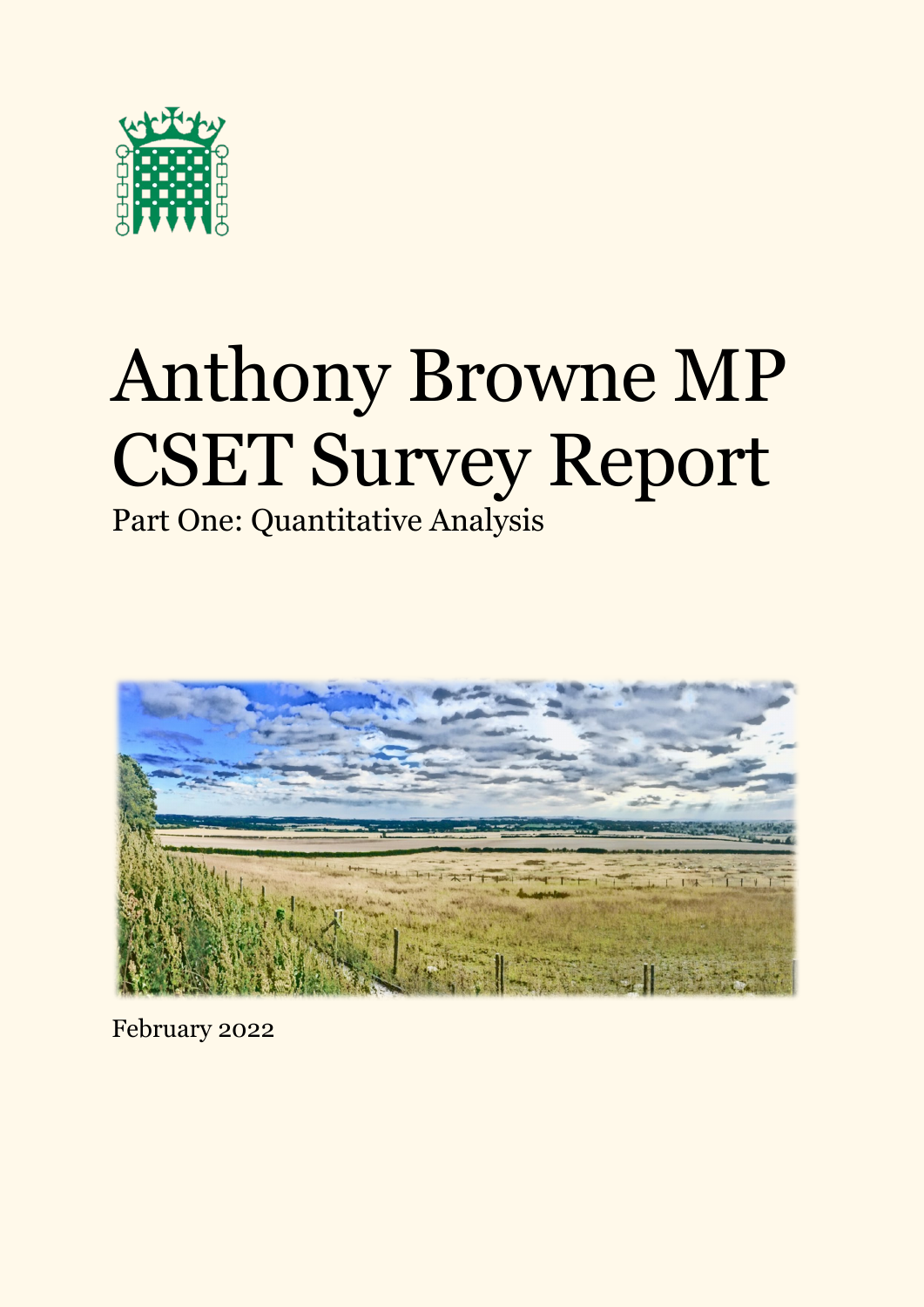

# **Executive Summary**

On Monday 17 January 2022, Anthony Browne MP launched an online only survey on the Greater Cambridge Partnership's (GCP) Cambridge South East Transport scheme (CSET).

The CSET proposal involves the construction of an off-road busway between the Cambridge Biomedical Campus and a new Park & Ride facility outside Babraham village.

Respondents to the survey were asked various questions relating to CSET, including their level of support for two different options:

**Option A**: the GCP proposal

**Option B:** a proposal by local representatives and campaigners for bus lanes on the A1307

Respondents were offered the chance to further comment on their choice to allow for a qualitative assessment (this will be published separately). The survey closed at midnight on Wednesday 2 February 2022.

The survey collected more responses (1,958) from local people than any previous consultation exercise on CSET conducted by the GCP.

# **Key Findings:**

- **81% would definitely not or probably not support the GCP busway**
- **58% would definitely or probably support the alternative option using the A1307**
- **85% would never or only rarely use the GCP busway**
- **71% were already aware of the GCP's busway proposal, however fewer than half (44%) were aware of the GCP's previous consultations on CSET and 68% rated the GCP's level of engagement as poor or very poor**
- **69% supported the idea of reopening of the Haverhill to Cambridge railway line as a longer-term alternative to the GCP's busway**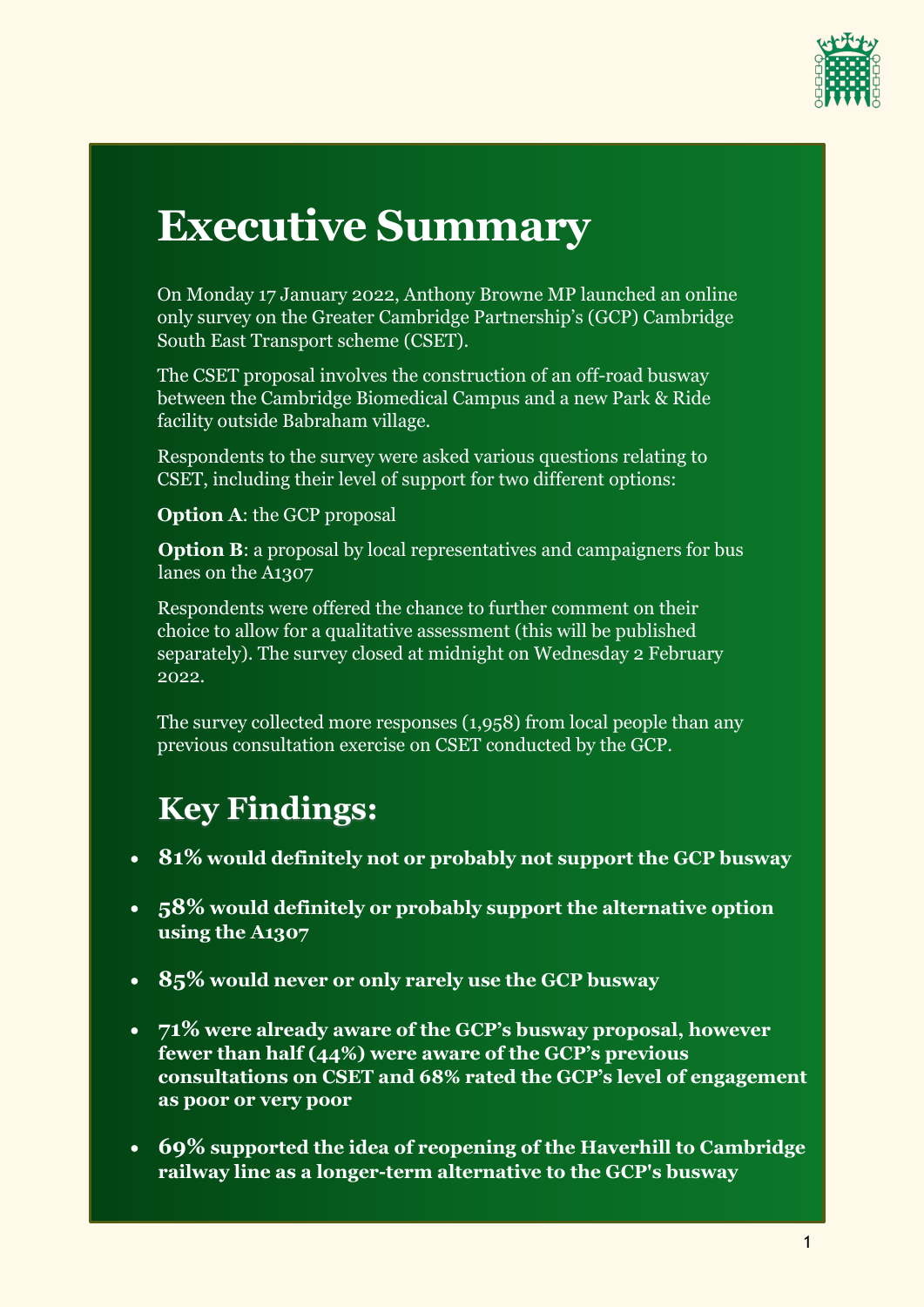

### **Detailed Survey Report**

#### **Background**

The purpose of this survey was to gain a better understanding of what local people think about the GCP's busway proposal and alternatives that have been suggested. It is not within the scope of this report to make recommendations based on the findings of the survey.

Between 2016 and 2021, four consultations were conducted by the GCP. Following these consultations, the GCP's Executive Board identified a route (identified in Mr Browne's survey as Option A) as the preferred option for the scheme.

The GCP stated that this route was the most supported option, following a suitability assessment measured against the scheme's objectives, which included compliance with the previous Mayor's plans for a Cambridge Autonomous Metro (CAM). The CAM plans have since been abandoned by the new Mayor, elected in 2021.

Anthony Browne MP conducted an online survey testing support for both the GCP's proposed busway route (Option A) and an alternative suggested by local representatives and campaign groups which makes use of existing infrastructure along the A1307 (Option B).

The survey presented analysis of both routes with relevant information, maps, and links to the GCP's website and alternative analysis (with the GCP links given slight prominence).

#### **Methodology**

The survey was hosted online between  $17<sup>th</sup>$  January and  $2<sup>nd</sup>$  February 2022, via a survey portal at [www.anthonybrowne.org/cset-survey.](http://www.anthonybrowne.org/cset-survey)

All responses to the online survey via the portal were catalogued. Quantitative data was recorded through seven questions as part of a formal questionnaire. A large amount of qualitative feedback was gathered via an optional secondary part of Question 2.

Comments were also received by the Office of Anthony Browne MP. Throughout the consultation period, 20 emails, 17 letters and 34 social media comments were received from respondents and considered, although not included in the formal responses detailed below.

*Note on survey closing date:* The original social media posts stated that the survey would conclude on Monday 31 January 2022 but, in consultation with local stakeholders, the survey deadline was extended by two days until Wednesday 2 February 2022 to allow for wider engagement via local online newsletters.

#### **Publicity**

The survey utilised a multi-channel approach to promote and seek feedback including through traditional media, online media (both organic and paid-for), and post.

All households in the villages of Babraham, Sawston, Stapleford and Great Shelford as well as some households in Queen Edith's ward, received a letter from Mr Browne inviting them to complete the online survey.

The following actions were taken to publicise the survey:

- Press releases and media coverage
- Press opinion pieces and columns
- Paid-for social media advertising (Facebook and Instagram)
- Consultation letter (distributed to 5,672 local addresses)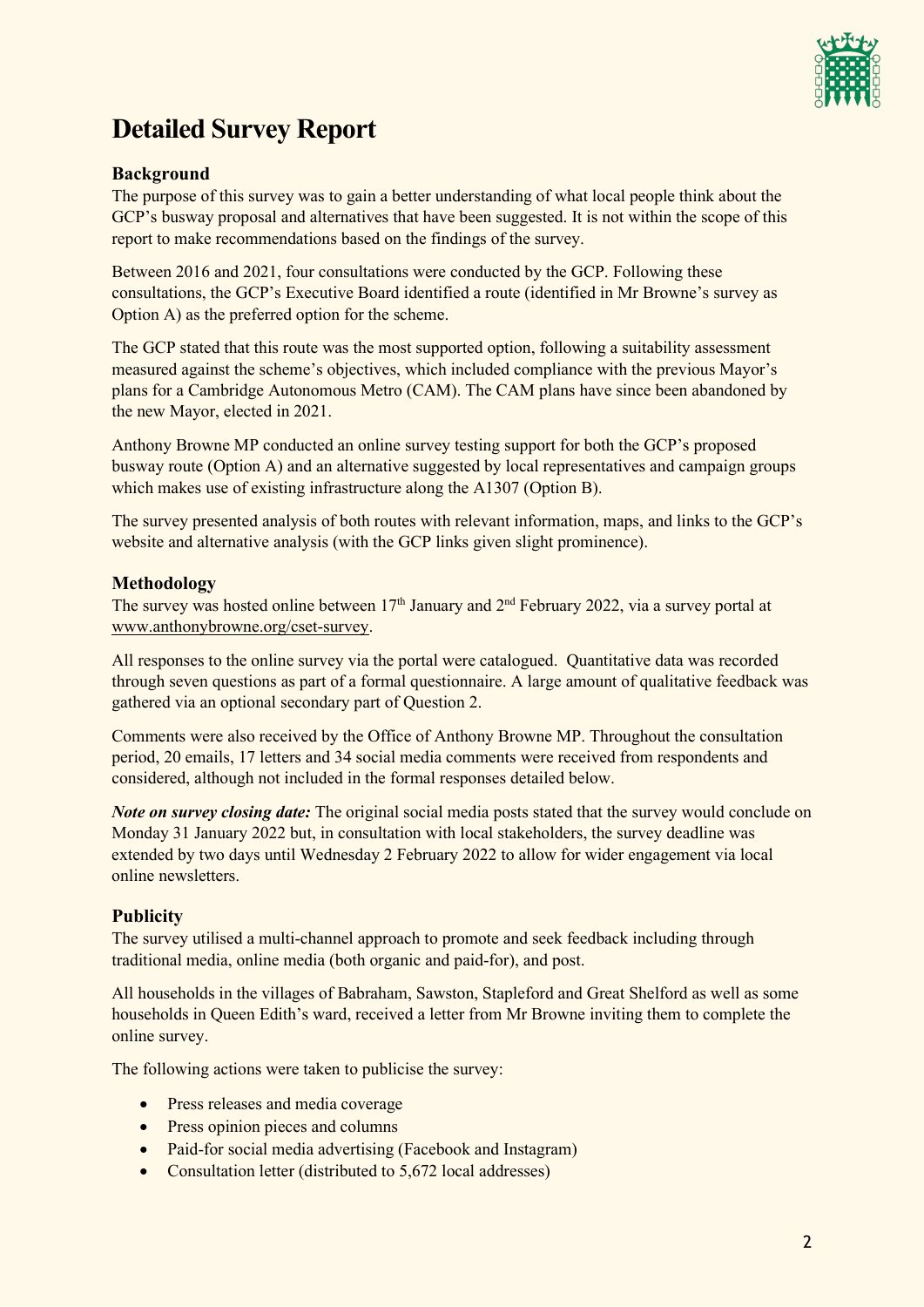

- Posts & reminders on Mr Browne's website
- Organic social media promotion including Facebook and Twitter

#### **Demographic overview**

During the consultation period, a total of 1,958 responses were received, all via the online survey portal.

The survey page received 3,399 unique views. The vast majority of these (82.7%) were received directly either via URL or the QR code distributed on the consultation letter. 11.5% of views were received via organic search, and 3.6% were received via social media, with other sources composing the remaining views.

Postcode data was used to group respondents by Parish. Based on that data, most respondents resided in Great Shelford (23.4%), Sawston (18.3%), Stapleford (14.2%), and the Queen Edith's ward of Cambridge City (6%).

Respondents were also grouped based on their proximity to the Option A route, identified as the parishes who would be most impacted and receive the greatest transport benefit from the busway. Those 'Near to Option A' covered 70% of respondents and included those residing in Queen Edith's, Great Shelford, Stapleford, Sawston, Babraham, the Abingdons and Pampisford.

Of all respondents, 70.9% were already aware of the CSET proposals, and 43.9% were aware that the GCP had previously consulted on the scheme.



*Map 1: Distribution of responses from those near to Option A.*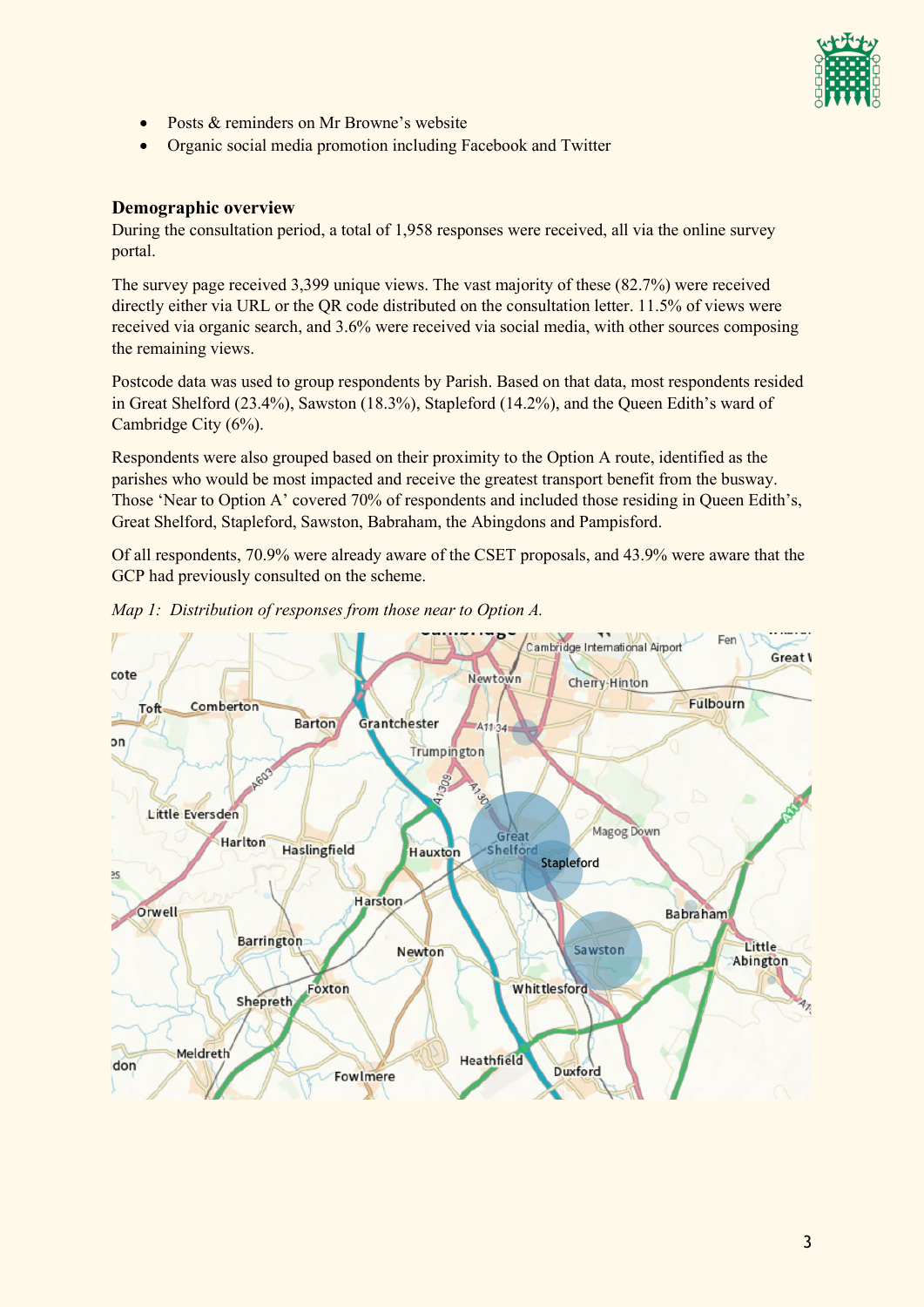

## **Survey Findings**

The results from each question in the survey are listed below.

#### **Question 1: Were you already aware of plans by the Greater Cambridge Partnership to build a new off-road bus route from Babraham to the Cambridge Biomedical Campus?**

Respondents could select 'Yes' or 'No'. 96% of respondents chose to answer.

Given the option of yes or no:

- **71% answered Yes** (1389 respondents)
- **25% answered No'** (492 respondents)
- 4% chose not to answer (77 respondents)

- **67%** answered '**Yes**' (1092 respondents)
- **30%** answered '**No**' (492 respondents)
- 3% chose not to answer (44 respondents)



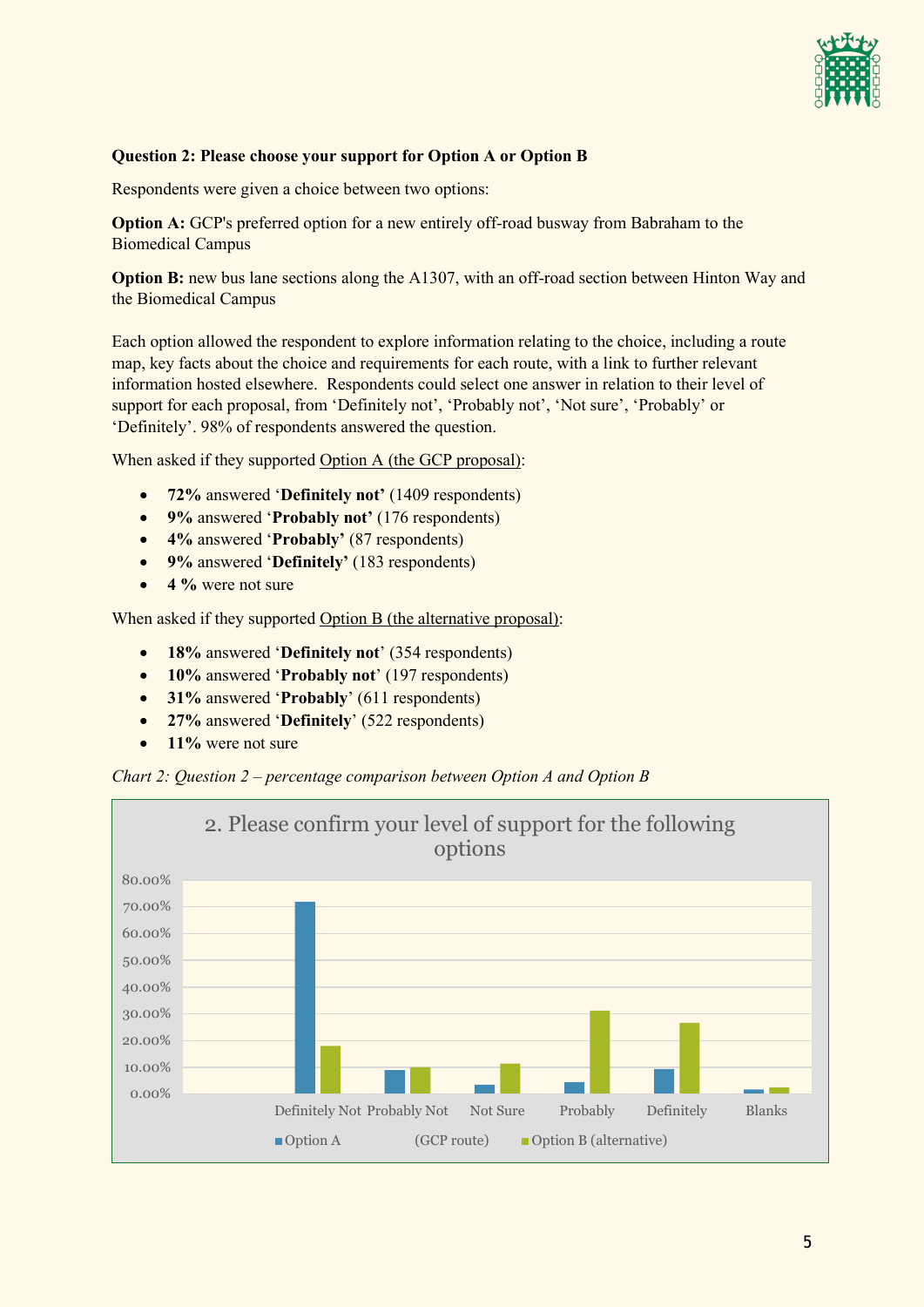

#### **Question 3. Would you or your household use the GCP's proposed CSET busway (Option A)?**

Respondents could select one answer from 'Yes, regularly', 'Yes, occasionally', 'Yes, rarely' or 'No'. 98% of respondents chose to answer the question.

When asked if they or their household would use the CSET Busway:

- x **6%** answered '**Yes, regularly**' (109 respondents)
- x **8%** answered '**Yes, occasionally**' (155 respondents)
- x **10%** answered '**Yes, rarely**' (224 respondents)
- x **75%** answered '**No**' (611 respondents)

- x **7%** answered '**Yes, regularly**' (89 respondents)
- x **8%** answered '**Yes, occasionally**' (107 respondents)
- x **9%** answered '**Yes, rarely**' (119 respondents)
- x **74%** answered '**No**' (946 respondents)



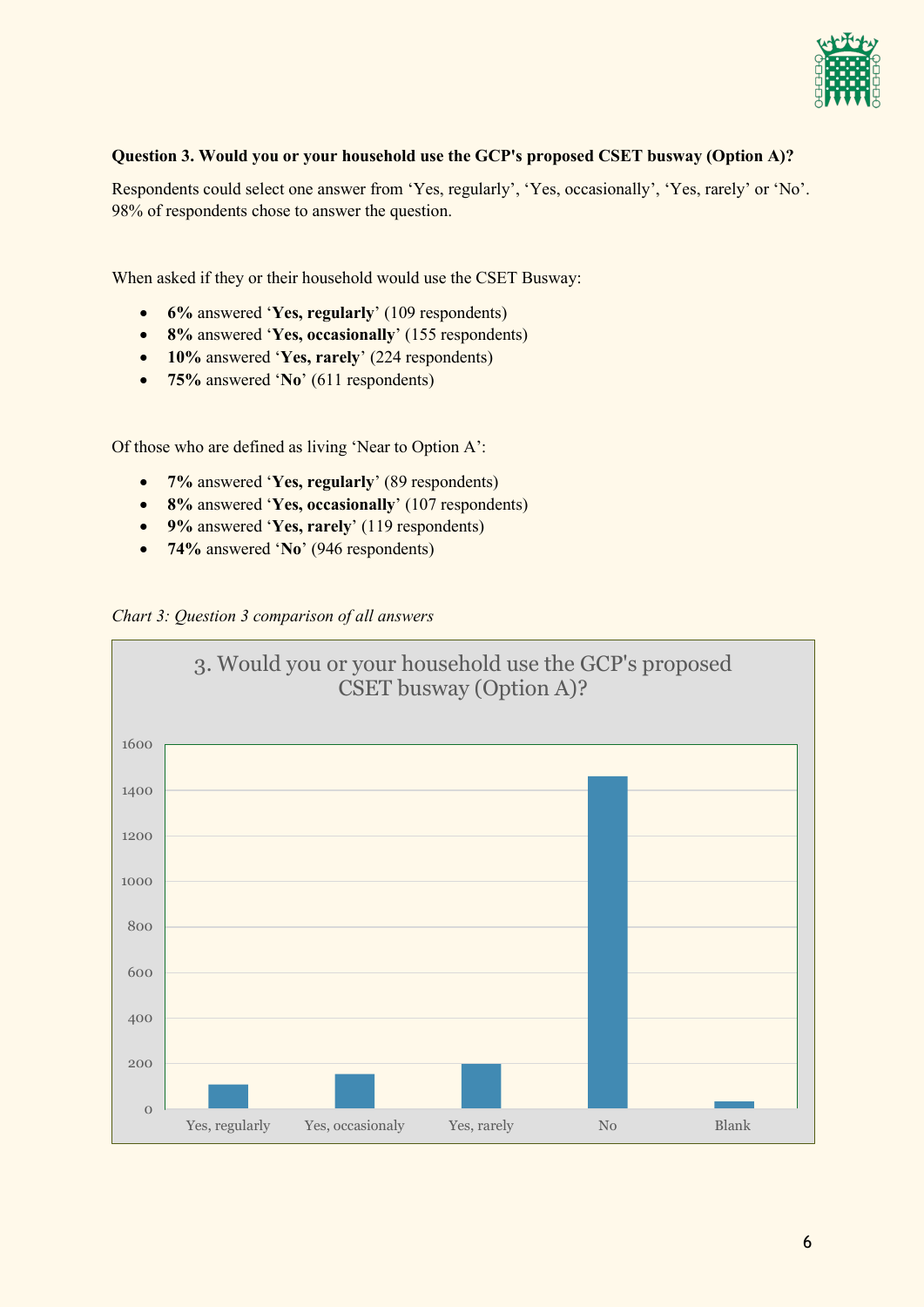

#### **Question 4: Would you support the reopening of the Haverhill to Cambridge railway line as a longer-term alternative to the GCP's proposed CSET busway?**

Respondents were given the option of 'Yes', 'No', or 'Not sure'. 99% of respondents chose to answer.

Given the option of Yes, No or Not sure:

- **69%** answered '**Yes**' (1342 respondents)
- **7%** answered '**No**' (138 respondents)
- **23%** answered '**Not sure**' (448 respondents)

- **69%** answered '**Yes**' (892 respondents)
- **8%** answered '**No**' (103 respondents)
- **21%** answered '**Not sure**' (270 respondents)



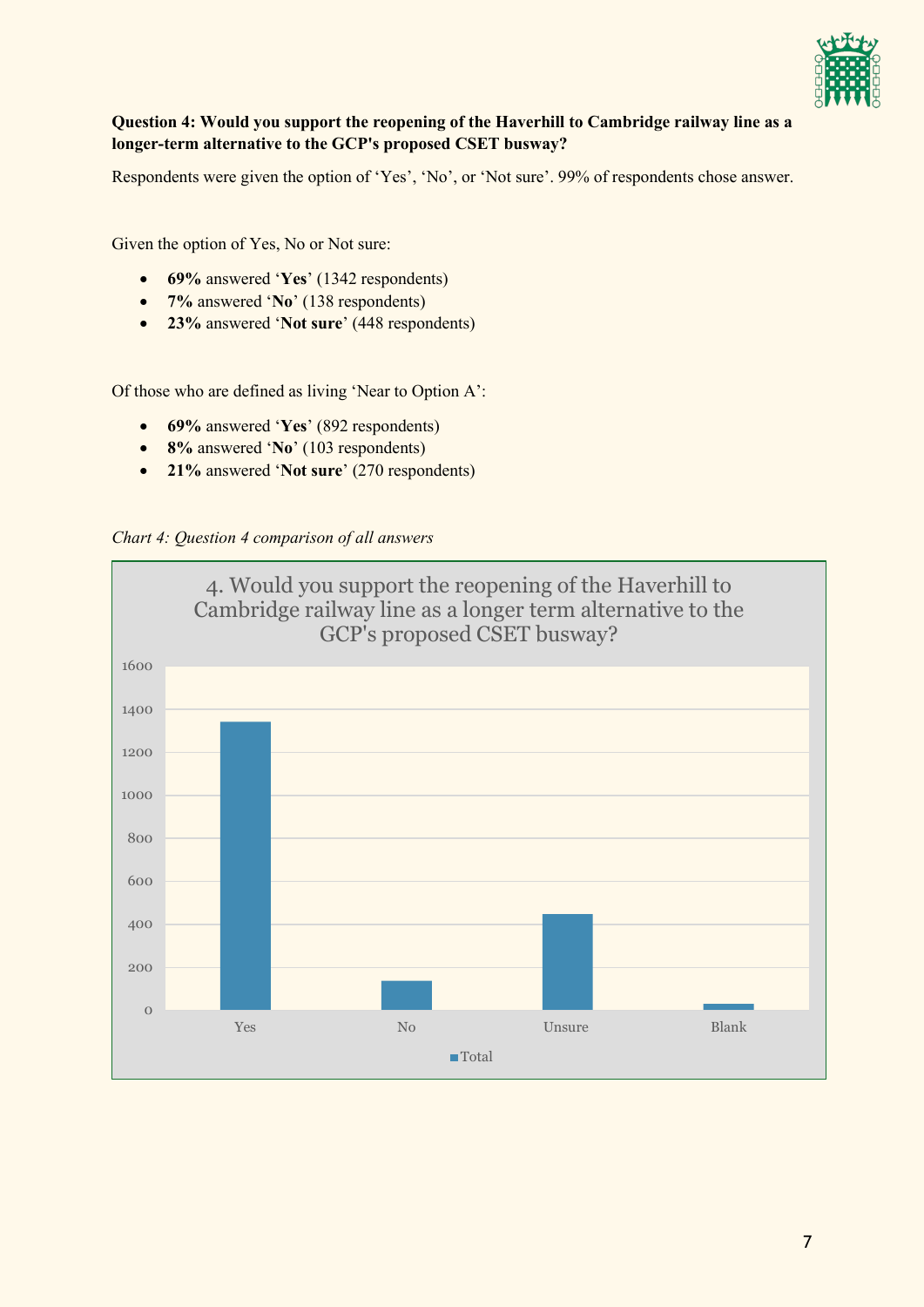

#### **Question 5: If the route avoided the environmentally sensitive areas, the Magog Down and Ninewells Nature Reserve, would you be more likely to support the CSET busway proposals?**

Respondents were given the option of 'Yes', 'No' or 'Not sure'. 99% of respondents chose to answer.

Given the option of Yes, No or Not sure:

- **32%** answered '**Yes**' (620 respondents)
- **42%** answered '**No**' (823 respondents)
- **25%** answered '**Not sure**' (489 respondents)

- **32%** answered '**Yes**' (406 respondents)
- **42%** answered '**No**' (538 respondents)
- **25%** answered '**Not sure**' (322 respondents)



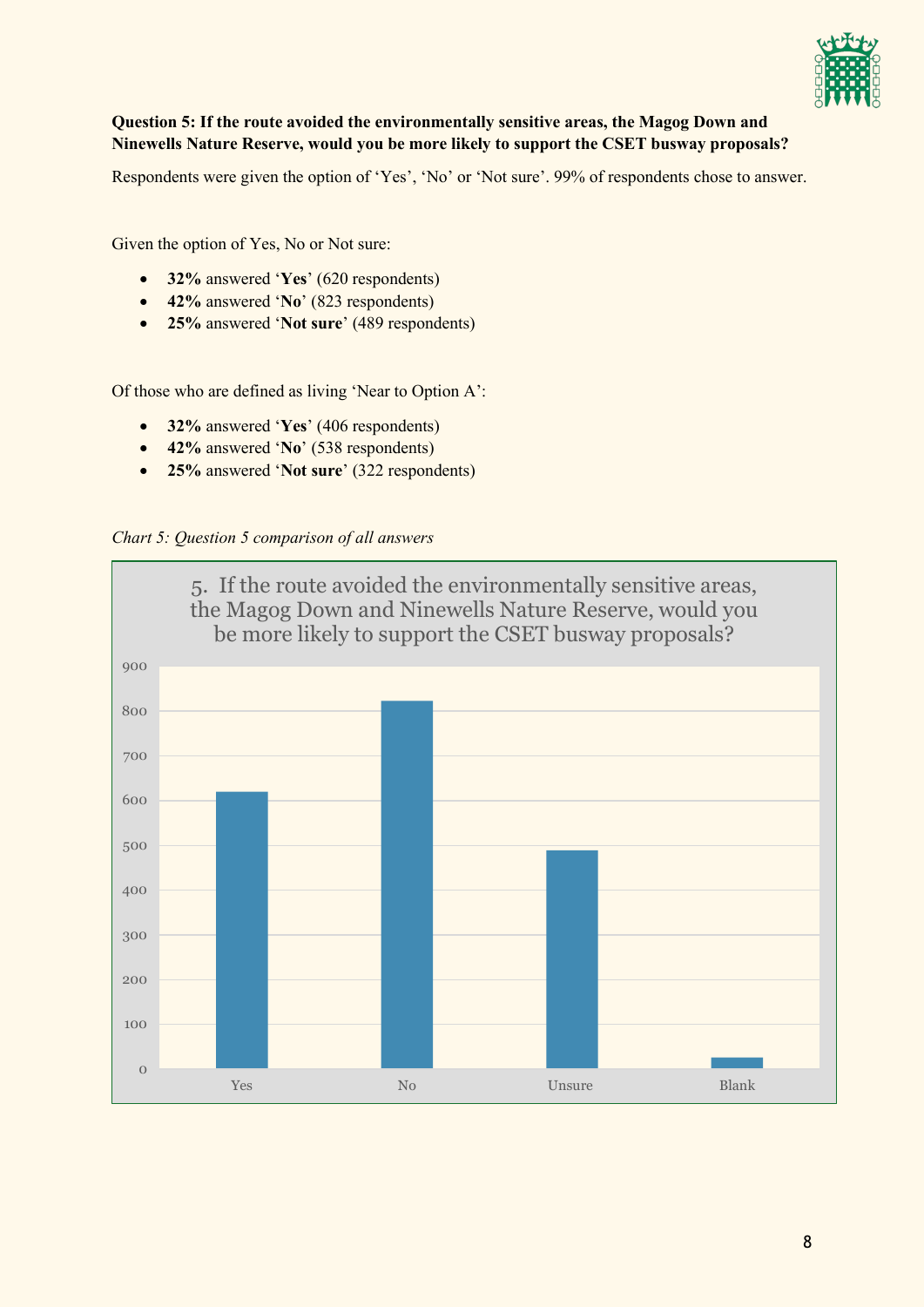

#### **Question 6: Were you aware that the GCP have undertaken public consultations on their CSET busway proposals?**

Respondents were given the option of 'Yes', 'No' or 'Not sure'. 99% of respondents chose to answer.

Given the option of yes, no or not sure:

- **44%** answered '**Yes**' (859 respondents)
- **44%** answered '**No**' (864 respondents)
- **11%** answered '**Not sure**' (212 respondents)

- **55%** answered '**Yes**' (700 respondents)
- **32%** answered '**No**' (409 respondents)
- **12%** answered '**Not sure**' (158 respondents)